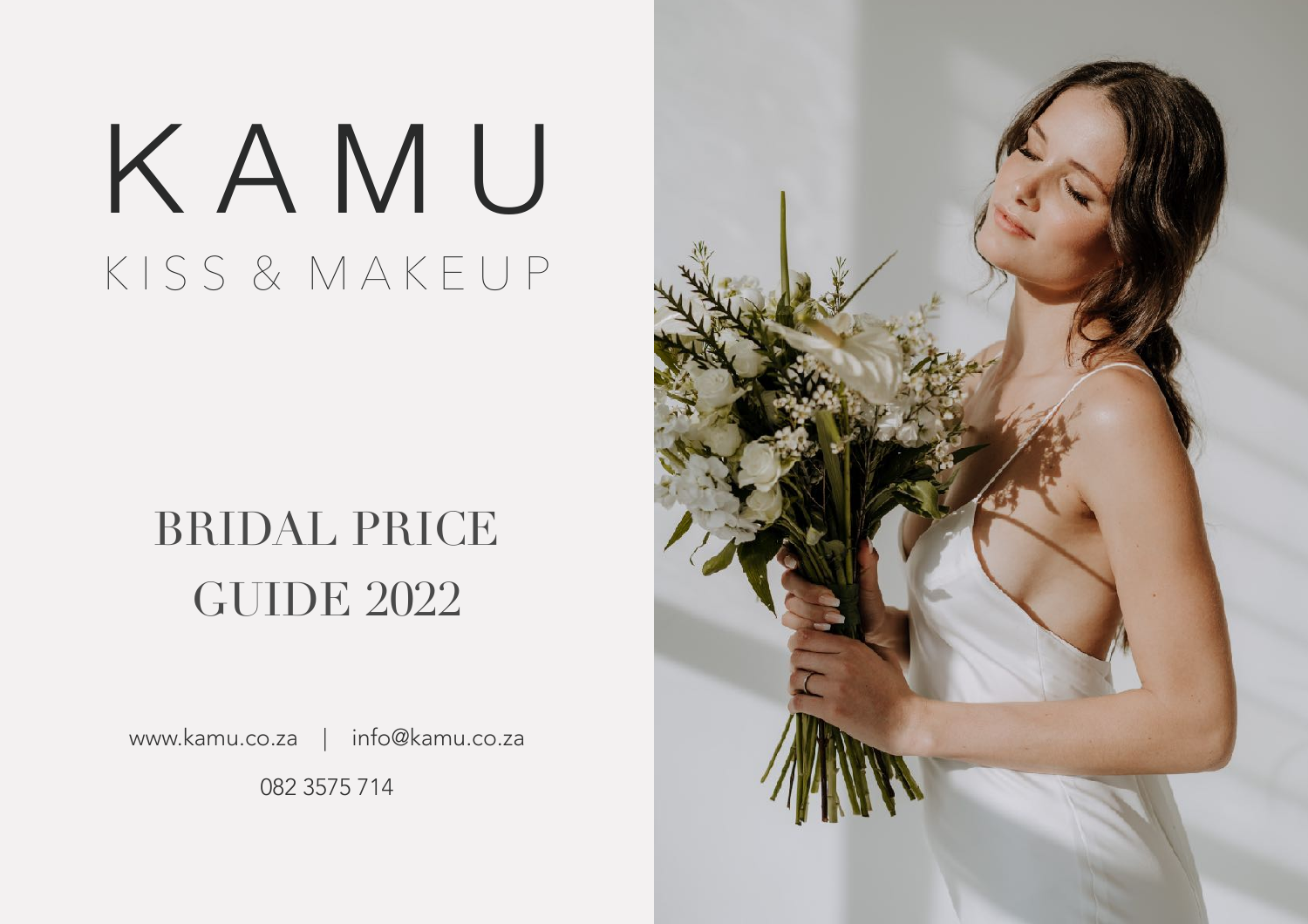### MAKEUP SERVICES

All makeovers include stick on eyelashes & brow grooming if required



MAKEUP TRIAL / OTHERS MAKEUP R600

Any occasion makeup & trial runs (45mins)

#### BRIDAL MAKEUP R900

Brides makeup on the wedding day (45mins)

AIRBRUSH MAKEUP TRIAL R1000

Preview the airbrush finish (45mins)

BRIDAL AIRBRUSH MAKEUP R1500

Brides airbrush makeup on the wedding day (45mins)

#### GROOMING R300

Simple grooming for tweens 8-13yrs / Male grooming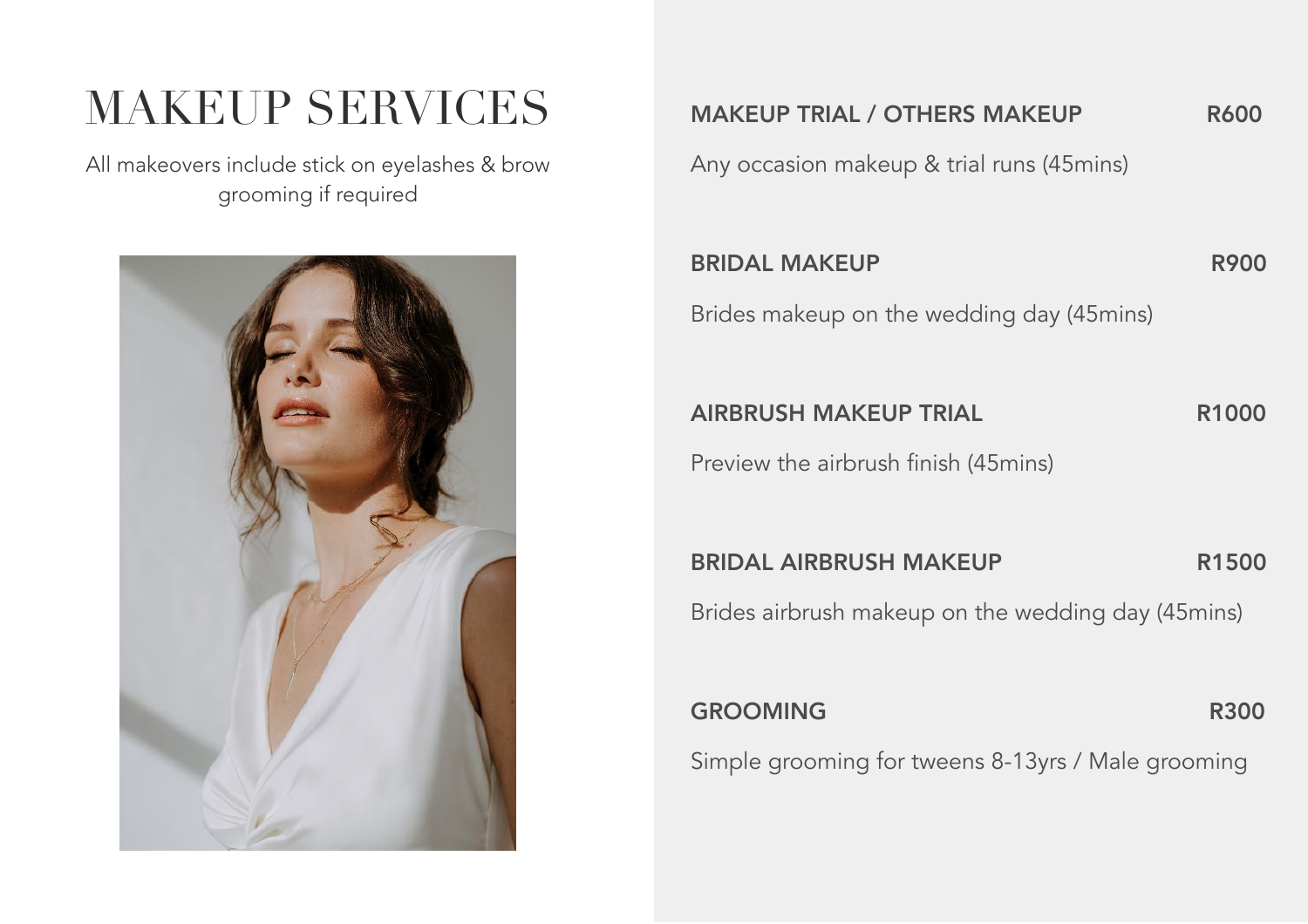#### ALL HAIR TRIALS / OTHERS HAIR R550

Up-styles, long hair blow waves, half up/down styles & curls

#### BRIDE'S HAIR R750

Bridal up styles, half up/down styles & curls

#### SHORT HAIR R400

Above the Shoulder, blow waves, curls, flatiron & tweens 8-13yrs

#### CROPPED HAIR R300

Short blow waves, small children Under 8yrs

### HAIR SERVICES

We are committed to ensuring your hairstyle is practical for the day and will last from day to evening.

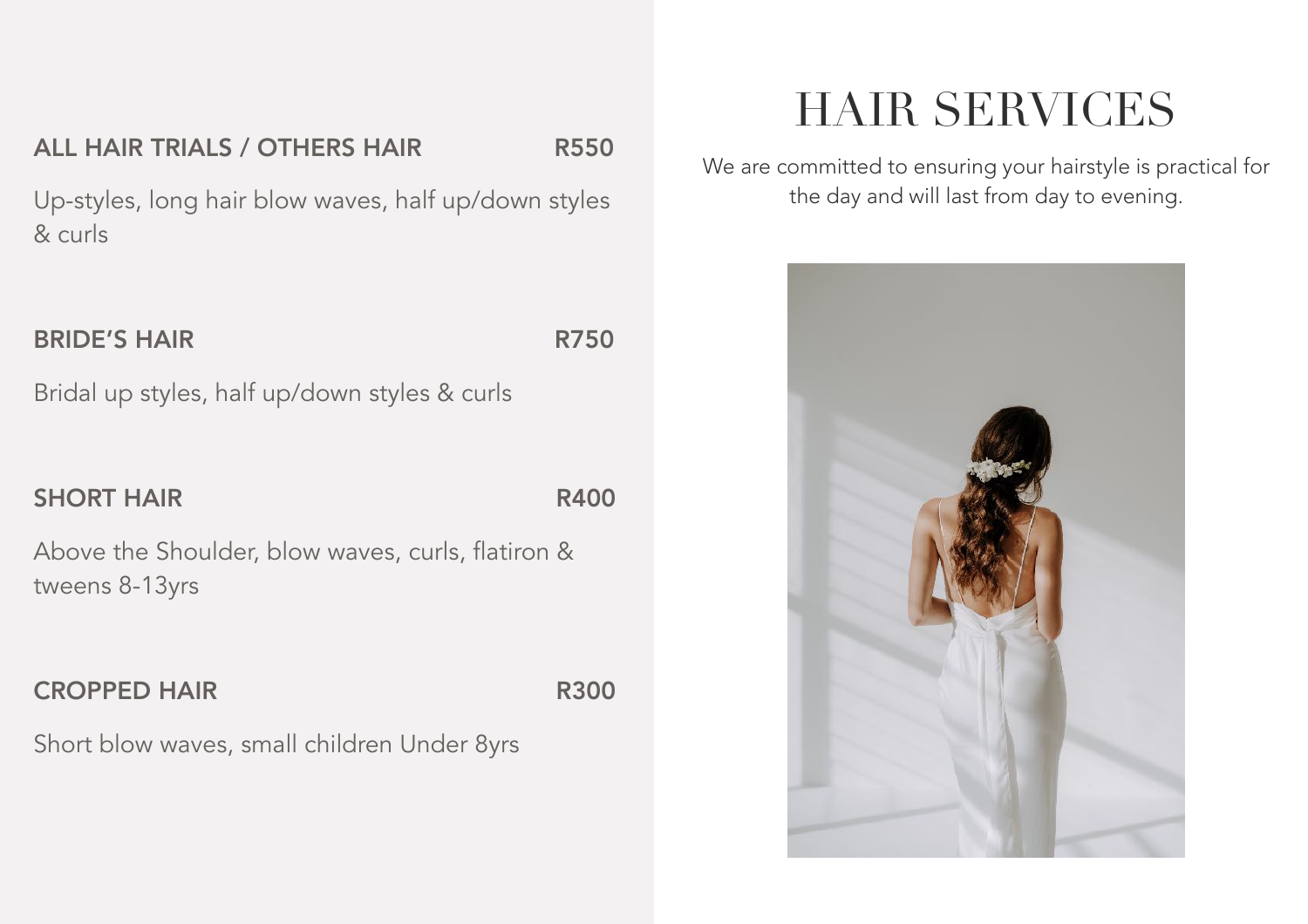## PACKAGES

We can customise packages as well as accommodate larger wedding parties by bringing along extra artists at no extra cost to you.



#### PACKAGE ONE R6600

### This package includes 4 Hair & 4 Make-up applications on the day of the wedding. It includes a hair and makeup trial for the bride and travel flat rate.

#### PACKAGE TWO R7750

This package includes 5 Hair & 5 Make-up applications on the day of the wedding. It includes a hair and makeup trial for the bride and travel flat rate.

#### PACKAGE THREE R8900

This package includes 6 Hair & 6 Make-up applications on the day of the wedding. It includes a hair and makeup trial for the bride and travel flat rate.

### PACKAGE FOUR R11,200

This package includes 8 Hair & 8 Make-up applications on the day of the wedding. It includes a hair and makeup trial for the bride and travel flat rate.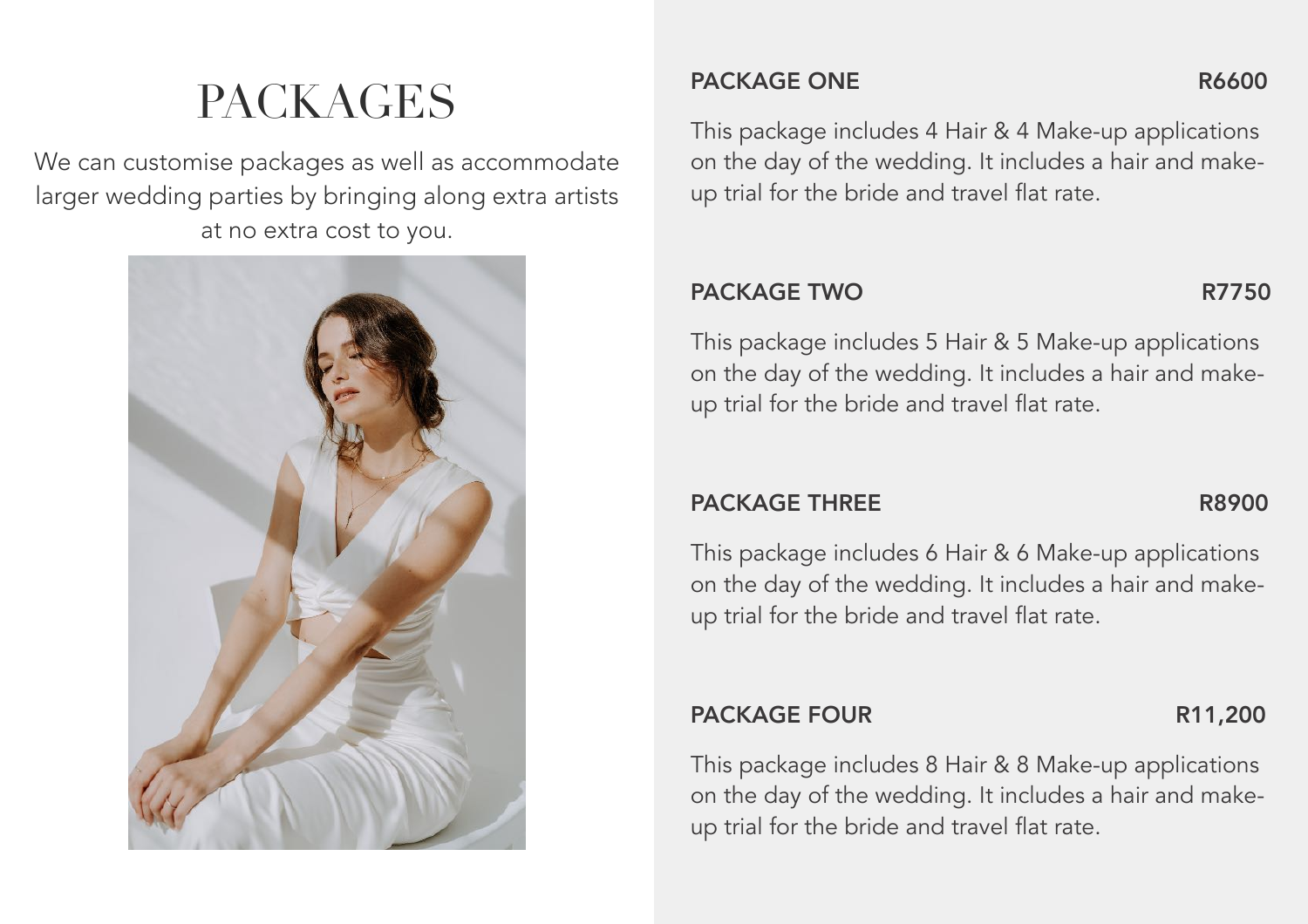Upgrade any of the above packages to Airbrush for either just the bride, a special someone or the entire bridal party

#### UPGRADE ME R1000

Upgrade any package to airbrushing for the bride only, This Includes the bridal airbrush on the day and the brides airbrush trial.

### UPGRADE HER R400

Spoil mum or a special bridesmaid, Upgrade any package to airbrushing for her make-up on the wedding day.

### UPGRADE US

Upgrade your chosen package to airbrush for the entire bridal party including airbrush for the bride and the brides airbrush trial.

### AIRBRUSH

Please visit our FAQ's page on our website [www.kamu.co.za](http://www.kamu.co.za) for more information regarding airbrush makeup.